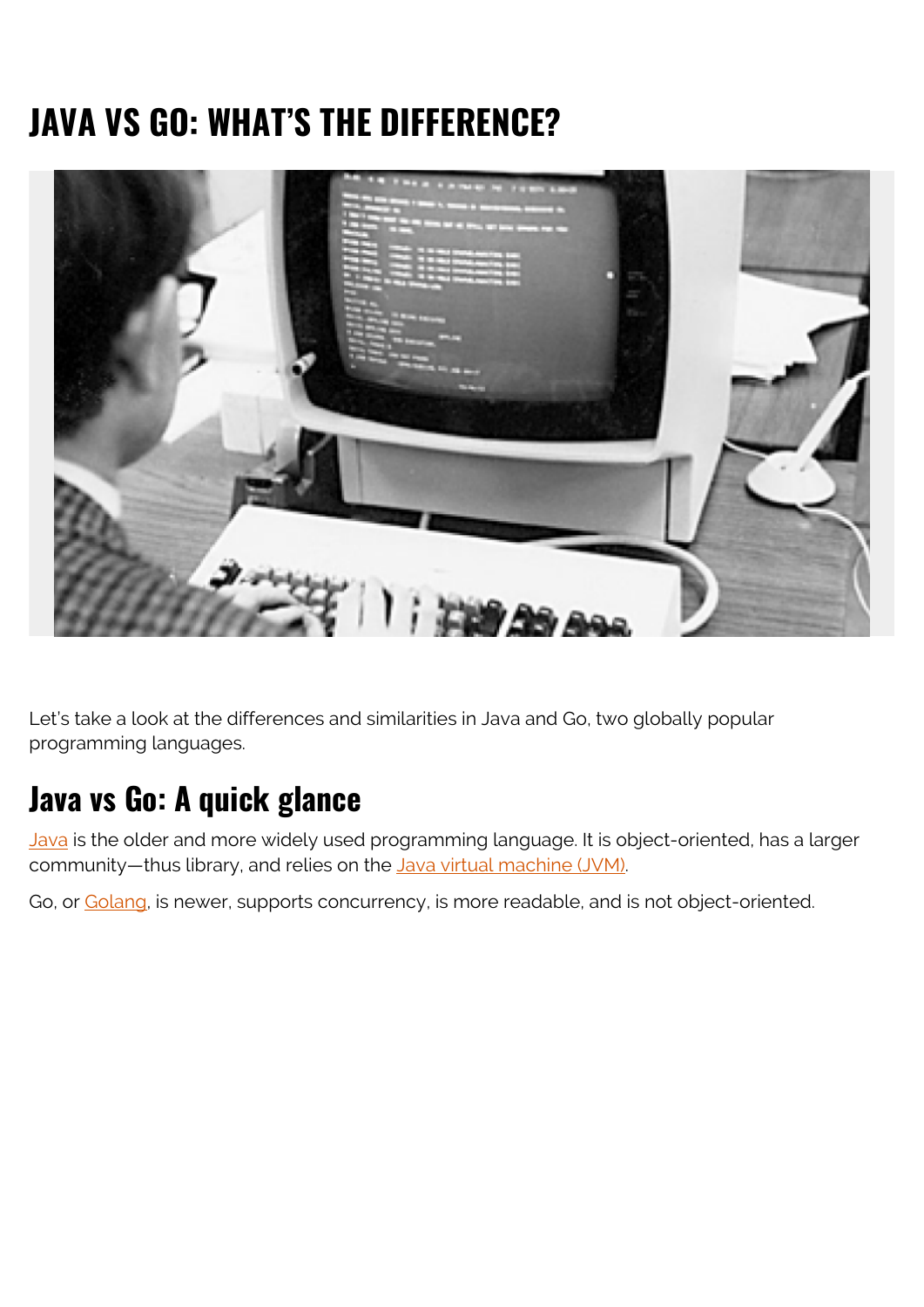



### **The Java programming language**

Java is old. It was developed by James Gosling at Sun Microsystems and released in 1995 as a part of Sun's Java Platform.



#### **Java basics**

Java is a general-purpose programming language that utilizes classes and is object-oriented. Java is designed to run anywhere. It uses its Java Virtual Machine to interpret compiled code. The JVM acts as both an interpreter and an error detector.

Programming in Java can be easy because Java has many libraries built on top of it, making it easy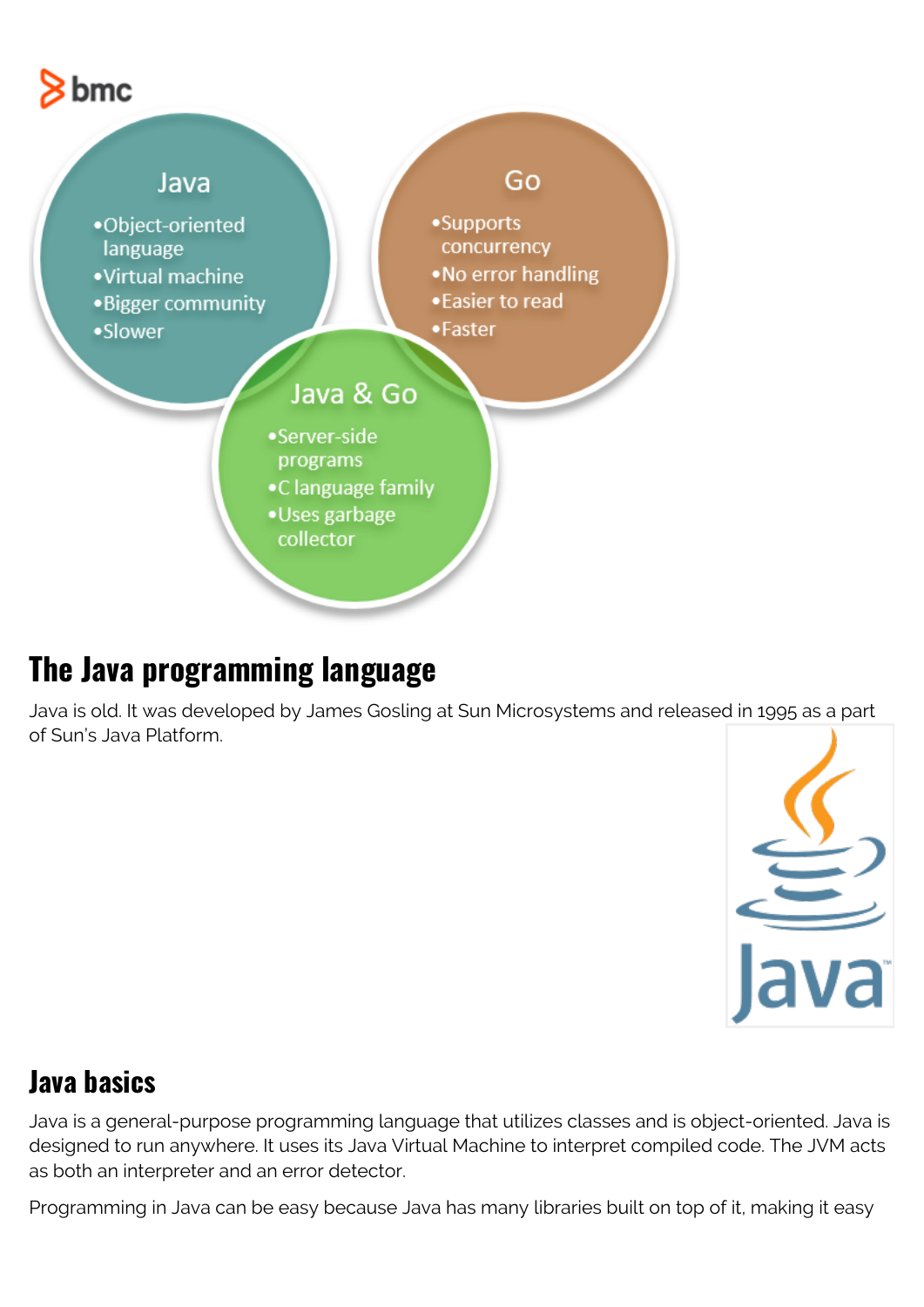to find code already written for a specific purpose.

([Learn more about how Java works](https://blogs.bmc.com/blogs/java-interview-questions/).)

#### **Java popularity**

With its ties to Sun Microsystems, Java was the most widely used server-side language. Though that is no longer the case, with  $Py$ thon surging in popularity. Still, Java reigned supreme for long enough, garnering a large community that, even today, continues to support it.

# **Go Programming**

Go is new. It was designed at Google in 2007 by Robert Griesemer, Rob Pike, and Ken Thompson.



#### **Go basics**

Go is a statically typed, compiled programming language. It is an open-sourced language maintained by Google.

Like Java, Go is also a server-side programming language. It is a part of the C-Family programming languages, so it shares similar syntax. Similar to Java, it uses a garbage collector to handle memory leaks.

#### **Go improves over Java**

The Golang creators wanted to improve on what already existed. One of those elements was readability. To that end, there are a few changes Go makes:

- The Go library is smaller, making sifting through it easier.
- It does away with the colon at the ends of lines.
- It doesn't require the use of brackets and parentheses.
- Go has no error handling. (It is built for people who already know how to code.)

While easier to read and type, its simplicity comes at a cost of leaving greater room for errors in the code, meaning there will be more time spent debugging the code.

## **Speed vs platform dependency**

Go is faster than Java on [almost every benchmark](https://benchmarksgame-team.pages.debian.net/benchmarksgame/fastest/go.html). This is due to how it is compiled: Go doesn't rely on a [virtual machine](https://blogs.bmc.com/blogs/containers-vs-virtual-machines/) to compile its code. It gets compiled directly into a binary file.